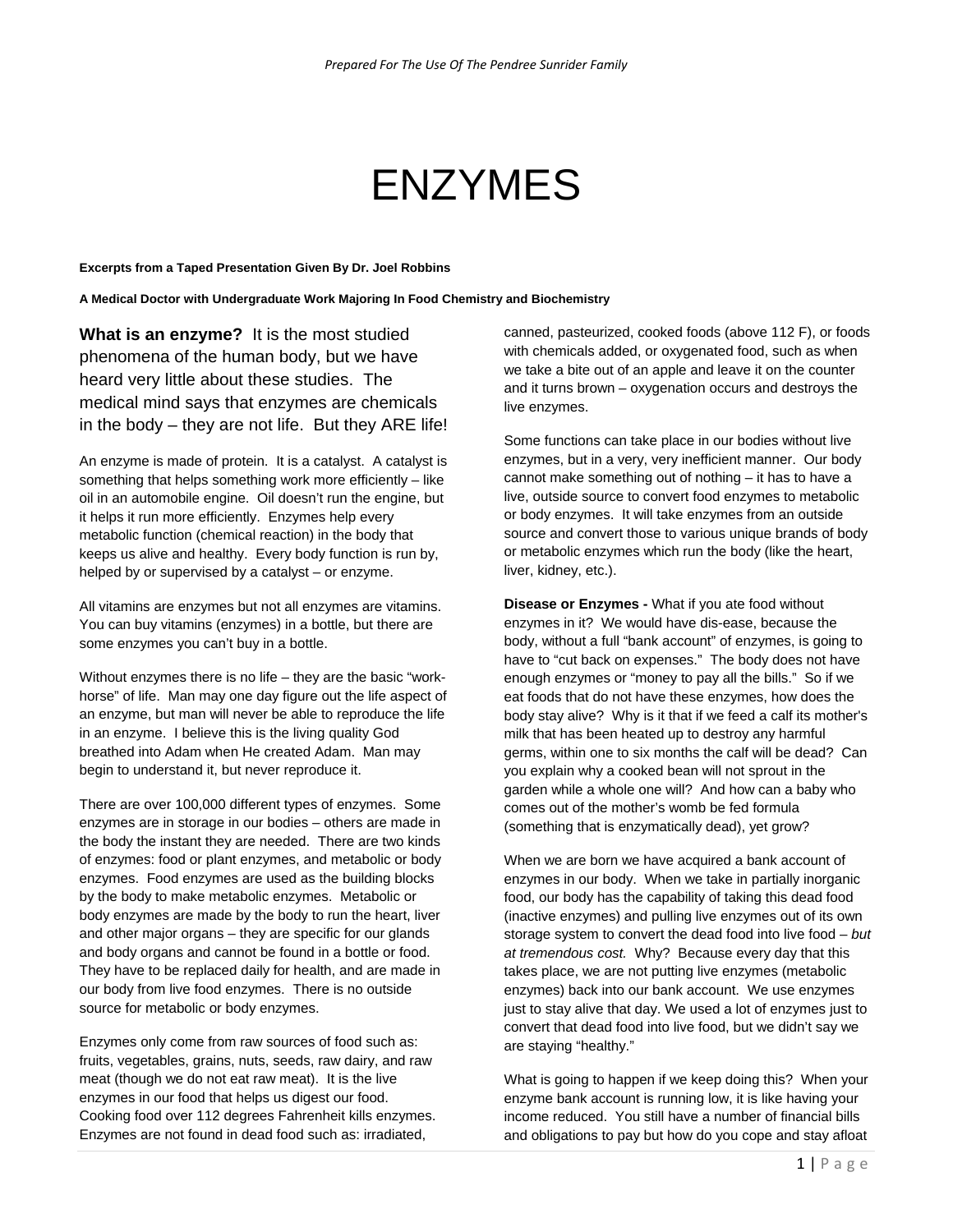with less income? You begin to *reduce the payments.*  Some things you will put off and some things you will just let go of. Somehow it has to balance out to stay solvent. It is the same for our body. If there are not enough enzymes coming in daily, the body begins to cut back on various metabolic functions – slowing them down and reducing their efficiency. Take, for example, the liver's ability to "clean house." If the liver does not get its fair share of enzymes, it says: "Well, sinus membranes, you are going to have to deal with this mucous waste product and kick it out yourself." So the mucous membranes become the "dumping ground," something they were never designed to do. So we have this mucous discharge and the bacteria just love that – there is now weakened tissue with toxic debris for them to feed on – so they move in.

America has one of the worst health problems in the world. We are not aware of that because we compare our health problems to other Americans who are just as sick as we are. We go to the doctor and he tells us: "for your age you are just fine." We are sluggish with stiff joints, are on many different kinds of medications, and have had many surgeries. Science tells us we are eating a wellbalanced diet, but we are one of the sickest countries in the world. The World Medical Association and World Health Organization admits America is in the worst epidemic of chronic disease that mankind has ever known. We have cancer, diabetes, heart disease and arthritis in spite of tremendous advances in health sciences since the 1900's. We know so much about the body, but it seems like the smarter we get, the sicker we get.

**Infection -** Our traditional approach is: "These bacteria moved in and now I have an infection." No! You can pick up any medical textbook and find that two things have to be present for infection to take place: First, something must be *weakened by something other than a bug.* If that were not true we would all be dead. At any given moment we could culture anyone's throat in a room and find at least ten disease-producing bacteria, like strep, staph, tuberculosis, etc., so why don't we get these diseases? Fortunately, our throat is strong enough to resist them right now. Secondly, *there must be food for the bacteria or germs to feed on.* They are scavengers. Healthy tissue does not provide any food for bacteria to feed on; they feed on toxic waste. So we rush little Johnny off to the doctor who gives him some antibiotics and the symptoms disappear for a few days and then return. Why? Because the condition is still present to allow the bacteria to flourish, so we go back to the doctor and get more antibiotics.

If we do not feed the body live food enzymes to convert to metabolic enzymes it begins to slow down. We have less energy, joints become stiff, we develop chronic illnesses – and that is the same dis-ease we have associated with normal aging in this country. Our body was never designed to age like we see it doing today.

How do we deprive the body of live enzymes? First, we eat foods that are over cooked. Secondly, we eat foods that do not contain live enzymes. Which foods? Raw milk has enzymes, but pasteurized milk is "de-natured" or dead. If you apply heat above 112 degrees F, most enzymes are rendered inactive, denatured or dead. So the calf will die if fed pasteurized milk because it did not have enough enzymes reserved to convert that dead milk into life-giving metabolic enzymes; it burned out its bank account.

**Dr. Pottenger's Cats -** Dr. Pottenger was a medical doctor back in the l940's. He wanted to know what cooked or processed foods would do to our bodies, so he conducted some research personally financed by himself so no one would tell him what results to come up with. The test was done on 800 to 900 cats divided into five different groups. Throughout the experiment, the first two test groups were fed live food and the third, fourth and fifth test groups were fed *processed* foods. What did Dr. Pottenger find?

- The first, second, third and fourth generation of cats in the first and second test group that were fed live food remained healthy, and reproduced offspring.
- In the second test group that were fed dead or processed foods, the first generation of cats were diseased at the end of their life.
- The second generation developed disease in mid-life.
- The third generation was born with disease and deformities. This generation could not conceive, and if they did, would spontaneously abort.
- The fourth generation was born dead with disease and deformity.

The cats died because they were fed refined, processed food. Their enzyme bank was depleted.

In our country today we find our children being born with "old folk's" diseases. This was unheard of during the 1900's when our diet was 75% unprocessed. Today it is the other way around. The average American will go 7 to 14 days without eating any raw fruits or vegetables. The average American spends \$1.74 on raw produce per week!

We now have children being born with arthritis, diabetes, hypoglycaemia, and cancer. Their enzyme bank is depleted. The number one killer of children under 10 years of age is cancer – a degenerative disease. With each generation the enzyme bank is less and less and it takes less wrongdoing for the disease to manifest itself. The body will rob your enzyme bank to digest "dead food" eaten during the day.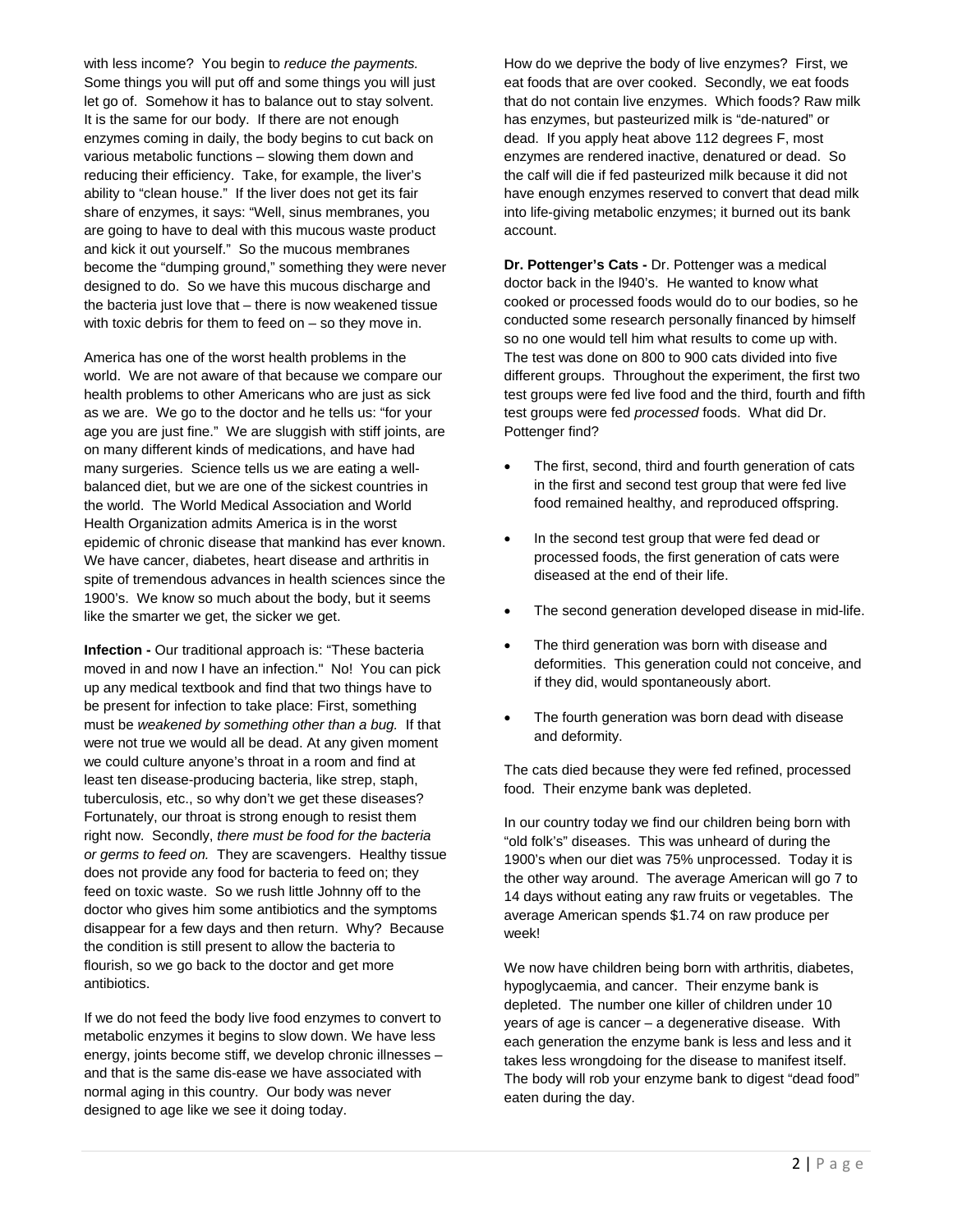If we can live up to 70 years of age without replenishing our daily expenditure of enzymes, why bother to eat live, raw food? The issue is not how long we are going to live, but the *quality* of life that we have. The issue of aging and diseases has a lot to do with the lack of enzymes in our bodies. As the bank account is replenished daily, then we don't have to deal with disease*.* 

**The Value In Our Foods -** The more we do to our food the less value it has left in it. For example, foods that are:

| Raw        | 100% life enzymes present              |
|------------|----------------------------------------|
| Juiced     | 100 % live enzymes present             |
| Dried      | 2-5% live enzyme loss                  |
| Frozen     | 3-30% live enzyme loss                 |
| Steamed    | 15-60% live enzyme loss                |
| Cooked     | 40-100% live enzyme loss               |
| Canned     | 100% live enzyme loss                  |
| Microwaved | 100% live enzyme loss                  |
|            | Pasteurized Milk 100% live enzyme loss |

Microwaving changes the molecular structure in our food. Microwaves bombard our food causing the molecules to vibrate and friction or heat results. The vibration causes enzymes to split away from the molecules they are attached to. Live food has a carbon molecule attached. When food is microwaved, the carbon molecule is broken off so it becomes dead food and a free radical in our system. (Baby food should not be heated in a microwave.)

**Vitamin/Mineral Supplements -** The acid/alkaline balance in our body is the most significant phenomena of human physiology. Our body uses minerals with the live enzymes attached to carry out our metabolic processes, but only what the body can use. These minerals and vitamins must be organic, coming through the plant kingdom.

Every day we use minerals in two ways: First, to replace the structure of our body. Secondly, minerals are used in various metabolic processes and have to be replaced from an *outside* source. If we don't have them coming in from an outside source, what happens? We begin to borrow from ourselves. The cells of the body give up their alkaline (organic) minerals. Our blood always remains balanced at 7.4 pH. 7 is neutral, acid is minus 7 and alkaline is 7 plus. If our blood drops below 7.4, we will die – our red blood cells stick together and we will die from acidosis. The way our body keeps the 7.4 balance is through the alkaline minerals we eat. When food is processed, the minerals become acidic. Our body runs slightly alkaline and we should always be replacing the minerals and vitamins.

The body will never go acidic – it will always remain at 7.4. How? It will *borrow* from the muscles, ligaments, and bones, and pull metabolic enzymes out of our tissue. These are the least vital tissues we need for survival. That is why as we get older our muscles start to sag and stiffen, the skin loses tone, and we develop osteoporosis.

**Weight Problems -** There are two types of calories: calories that come from live food with enzymes intact, or calories from dead, processed food with denatured enzymes. When we eat calories, our body's job is to convert these calories into energy. If there are dead enzymes attached, then our body has to go looking for live enzymes from its own tissue. It will borrow enough enzymes to convert these calories for survival and convert the rest to fat. If you reduce your calories and still eat a lot of dead food, you will *not* lose fat – you will lose muscle tissue.

**Cholesterol -** If you cook fat, the enzymes are destroyed, and so the body will store the fat inside our arteries – this is the best it can do with it. Americans have reduced their cholesterol intake 75% since the 1940's and yet we have the most cholesterol related problems per capita in the world. Cooked meats, pasteurized dairy, heated foods, most oils and margarine are all heated and are dead foods. We should use live oils that have been cold pressed. Raw nuts and avocados lower cholesterol.

**Vitamin And Mineral Deficiencies -** Once we heat food we destroy the enzymes that help us use minerals and vitamins. There are very few companies that understand the concept of live food and live enzymes. The FDA allows companies to put "*natural"* on any label as long as that vitamin has come out of the earth. The word "natural" has nothing to do with how live it is - it has to do with its *source.* So you can do whatever you want to it and still call it natural as long as it came out of the earth. Most companies will not process their vitamins under 120 degrees F since it will cost more and take more time and effort. It is important to know how they are processed. If you take isolated vitamin and mineral supplements, you will feel wonderful at first. Do you know why? Because they are very stimulating. If you drink a cup of coffee every three or four hours you will feel the same way. The body treats these isolates as a foreign substance – way out of proportion for our body balance – it is not live. Vitamin C is just one part ascorbic acid. The government allows companies to equate vitamin C with ascorbic acid – but it is only one part of the vitamin C complex. There are *nine organic parts* to the vitamin C complex and ascorbic acid is the outer part which keeps oxygen from destroying the real part of vitamin C. The body needs all parts to absorb the C complex.

Ninety percent of ascorbic acid is made from sulphuric acid and corn syrup mixed together, but it is *enzymatically DEAD.* Our body treats it as a foreign substance. Ask a big vitamin eater if they felt better when they first started